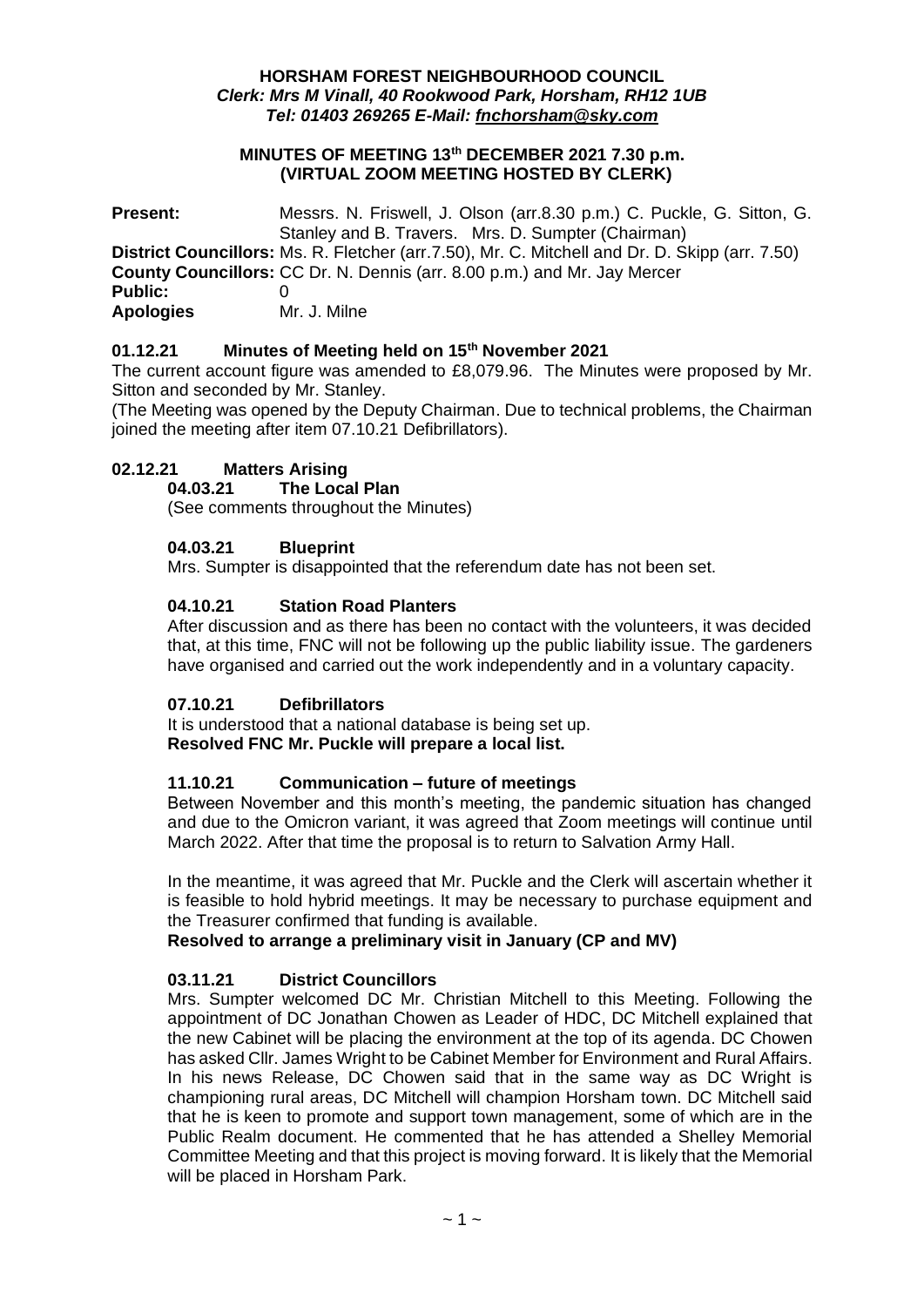DC Mitchell said that the new HDC Cabinet had discussed the legally required medium term financial strategy which is a pre-cursor to the February 2022 Meeting. He explained that this strategy cannot be put in place until all Precepts have been set. Referring to 2022/2021 Special Charge, Mrs. Sumpter said that HDC Dominic Bradley (Head of Finance and Performance) did agree to contact the three NC's for their input but this has not happened. DC Mr. Mitchell will follow this up.

Relating to The Local Plan, DC Mitchell said that the water neutrality issue will inevitably lead to a recalibration of the housing numbers (reducing the number). He highlighted the fact that, in the past, Horsham District has taken housing numbers from Chichester and Crawley where there are land shortages.

DC Mitchell referred to a recent event when Mrs. Eve Mauchel and Mr. G. Newman became Honorary Aldermen of Horsham District. Both Mrs. Mauchel and Mr. Newman have also been closely involved with this Neighbourhood Council over many years and Neighbourhood Councillors were pleased that their commitments have been recognised.

#### **04.11.21 Planning – The Forest School Application No. WSCC/047/21 Proposal to create a 3G Artificial Grass Pitch with perimeter fencing, floodlighting, macadam hardstanding, storage container, timer acoustic barrier fence and macadam access pathway**

Forest Neighbourhood Council submitted a detailed objection to this application, and this has been acknowledged by Mr. Edward Anderson, WSCC Planning. Residents have contacted District Councillors with concerns, some of which were after the consultation end date but with the comment that WSCC had not contacted all households that would be affected by the proposal. It is now understood that the decision will be taken through delegated powers rather than, as originally thought, by WSCC Planning. The original timescale was for the decision to be made before the end of 2021 but if it is delegated, this will probably be February 2022.

CC Mr. Mercer said that this is a complex issue, trying to balance the benefits to and needs of a secondary school without adversely affecting the local neighbourhood. DC Dr. Skipp suggested the Pitch could be built in another part of the School Playing Field causing less disruption. HDC has also sent an objection letter. DC Dr. Skipp is disappointed that the current WSCC system does not allow District Councillors to have the right to speak at WSCC Planning Meetings. CC Mr. Mercer suggested that Councillors speak as residents. For speeches to have the maximum impact, it will be important for residents to use their time slots in a way that covers all the objection points.

**Resolved FNC will use social media to collate a list of residents who wish to object to ensure that all objections are made known.**

# **6.11.21 Neighbourhood Wardens**

There is no further formal information available. However, Mr. Sitton did feel that changes to the warden programme are being muted.

## **04.11.21 Newsletter**

The Newsletter has now been printed and circulated. There appears to be gaps in the delivery schedule including McLeod Road, Grebe Crescent, Oakhill Road, Pollards Drive and Comptons Lane. So far, feedback is positive and Mr. Olson was again thanked for his involvement.

**Resolved that Mrs. Sumpter will follow up the circulation issue. District Councillors will be sent hard copies.**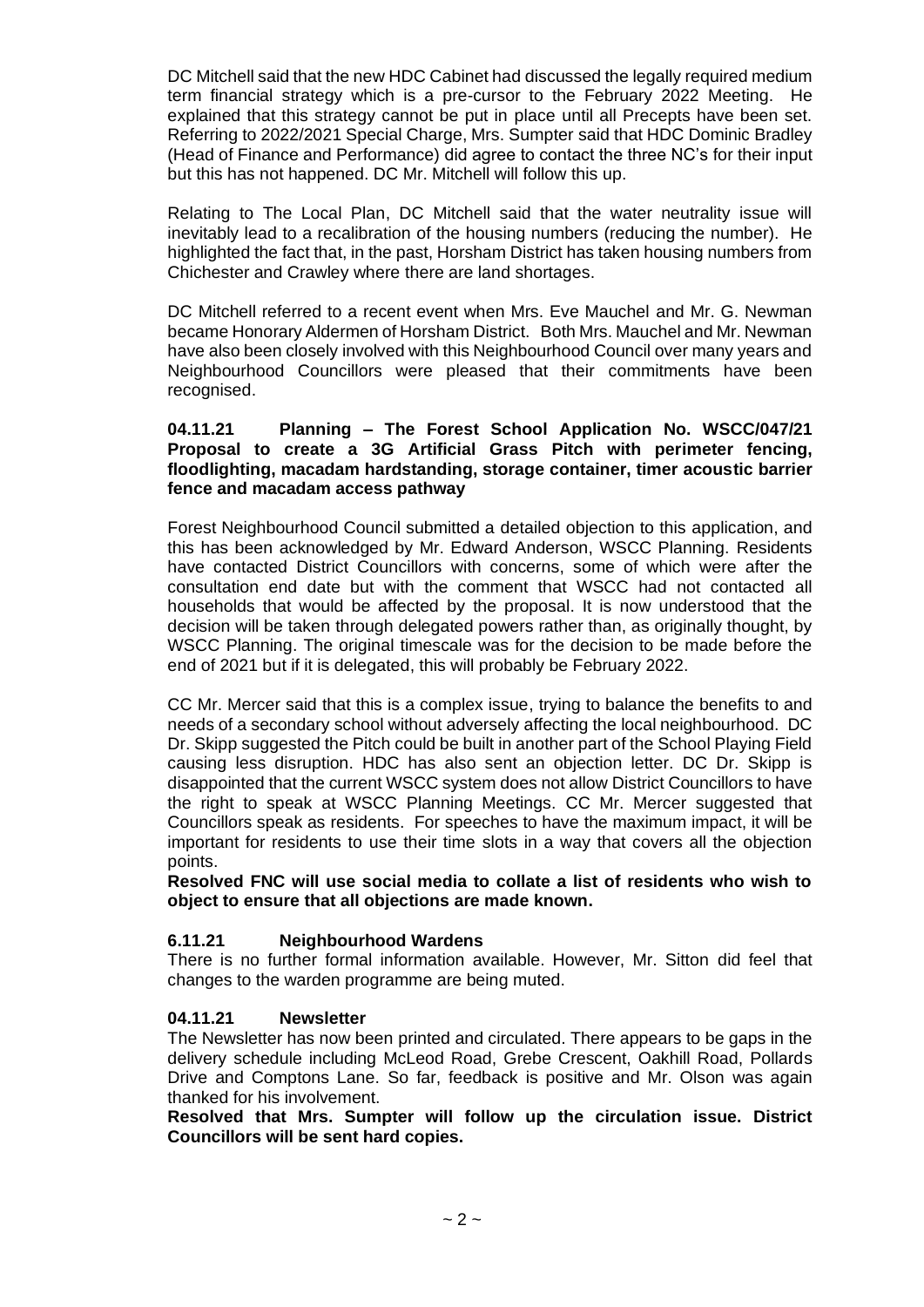# **03.12.21 District and County Councillor Reports**

CC Mr. Jay Mercer, who sits on the Children and Young People Services Committee, advised that OFSTED has commended WSCC for making improvements following its past report but did not award "good" to the Service. One comment was "social work was less inadequate". He suggested that the pace of improvement is too slow.

The increasing high numbers of children with special educational needs is a particular issue for school budgets (the needs of statemented children with special needs must be met). CC Mr. Mercer referred to this rising cost, saying "there is simply not enough money".

CC Mr. Mercer attended a Meeting dealing with administrative matters that discussed food waste collections and which tried to ascertain whether, if the programme was introduced before the official date, Central Government would meet the first costs.

20 mph speed reduction was also discussed at the meeting together with the introduction of quiet lanes.

DC Dr. Skipp again referred to The Local Plan**.** He believes that the final draft will be delayed by 8-9 months as there is no "quick fix" to the water neutrality issue. He said that "there is extremely good mitigation for water neutrality from Southern Water and Natural England". Smaller developments are likely to be the most affected.

DC Ms. Fletcher commented on the publication of the first proposals for the Sustainable Transport and Capability Fund - prepared by WSP Consultants. From first appearance, the Horsham percentage of proposals appears to be good but, in reality, the two proposals are for minor works around The Forest School. It is proposed that there will be a parallel/zebra crossing to the service road and then a further crossing in Bennetts Road. In DC Ms. Fletcher's opinion, there are serious flaws to both proposals.

Councillors discussed other suggestions for safety improvement at The Forest School. It is known that the oak tree is unlikely to be felled and that The Forest School Governors are putting forward reasons why buses cannot access the school grounds at pick up times. **Resolved to ask CC Mr. Milne for an update**

On a wider scale, DC Ms. Fletcher is involved with the Conservation Area Consultation. She is particularly interested in the proposal to include Norfolk Terrace.

Relating to the new Bohunt School, DC Ms. Fletcher said that the bridge across the dual carriageway will not be in place when it is opened and, as an interim measure, school children will all be "bused" to and from the site. Therefore, there will be temporary stops appearing around the town. It will be a disciplinary offence if a child attempts to cross the dual carriageway by foot.

HDC will be looking at 2022/2023 grants and Ms. Fletcher commented that there are likely to be shortfalls. It is confirmed the Citizens Advice Bureau will continue in its current format.

**CC Mr. Dennis** referred to the virtual meeting that will be held on 14<sup>th</sup> January to look at regularising lorry signage around Parsonage Road/Foundry Lane (some signage is incorrect). NC Mr. Milne will be representing FNC.

Discussion followed about the lorry routes around Horsham Town. The low height of The Iron Bridge is always the stumbling block and of all the possible routes, it was agreed there is no better alternative than the existing route along Clarence Road. CC Mr. Dennis did refer to out of town signage that directs lorry drivers who are not delivering locally, to by-passes, but this is not always adhered to.

CC Mr. Dennis referred to a request to reduce Harwood Road speed limit to 30 mph. The Area Highways Manager has advised that this request does not meet the criteria and CC Mr. Dennis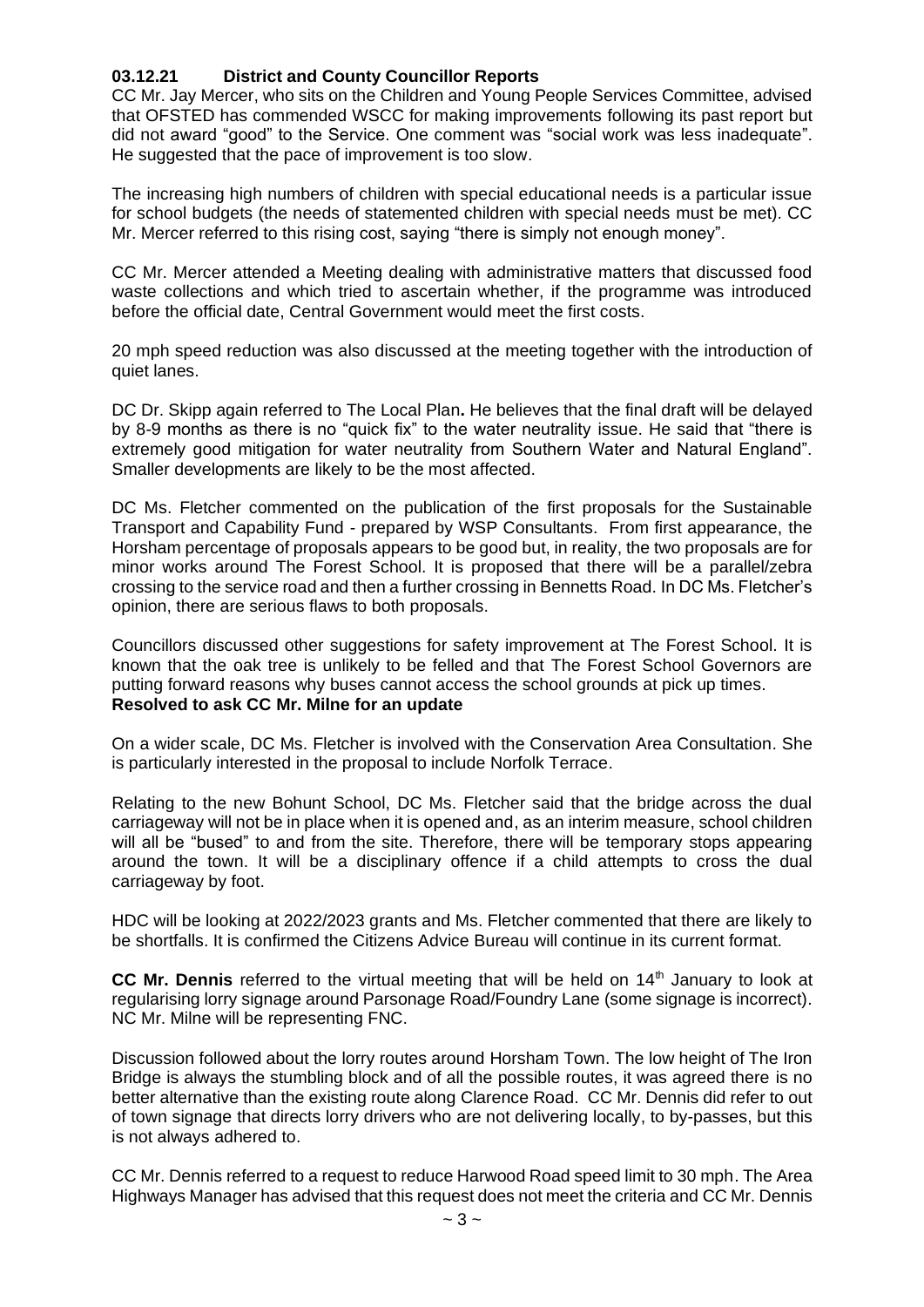agrees that the speed limits in that area needs to be looked at "as a whole" rather than individually. He does agree that a traffic island would be beneficial where the footpath route crosses over.

Relating to the CPZ's, the request for Tanyard Close could potentially go ahead as it is a minor amendment and contiguous to the major design.

DC Mr. Olson has discussed electric chargers with Helen Peacock, HDC lead for the WSCC EV charging points project and Marc Rankin, Head of Environmental Health and Licensing, specifically about pavements that would be acceptable. It is the early phase of this project but discussions relating to off-street parking could mostly affect Forest Neighbourhood because of the housing stock. Separately, DC Mr. Olson has been appointed to HDC Housing Advisory Group.

#### **Resolved FNC Councillors will put forward suggestions for electric charging points positions when more detail is known.**

# **04.12.21 Planning**

DC/21/2555 Beggars Roost, Brighton Road – There is a concern that this 2-bay garage is being built in front of the building line.

#### **Resolved Mrs. Sumpter will make a site visit**

Planning Applications – Dec 2021

| DC/21/2592203 St Leonards Road                                        | Single storey rear extn & convert No<br>garage to office | objection |
|-----------------------------------------------------------------------|----------------------------------------------------------|-----------|
| DC/21/256215 Potters Croft                                            | Single storey front porch extn                           | N/O       |
| DC/21/2504 The Heathers, 63 Highlands 2storey rear & side extn<br>IRd |                                                          | N/O       |
| DC/21/25093 Bens Acre                                                 | Erect larger replacement porch                           | N/O       |
| DC/21/247712 Coolhurst Lane                                           | 2 storey side & single storey rear extn                  | N/O       |
| DC/21/1774 Maplehurst, Kentwyns Drive                                 | Amendment                                                | N/O       |
| DC/21/2501 Unit B1, Foundry Lane                                      | Install entrance door into wall                          | N/O       |
| DC/21/258747 Cambridge Road                                           | Loft conversion with dormer and roofN/O<br>lights        |           |

DC/21/2690 18 Potters Croft Demolish garage & erect 2 storey 2 bed dwelling FNC OBJECTS to this application on the grounds of over-intensification of the site; out of keeping with the street scene; will set a precedent for the area; the roof line is unbalanced and not in keeping with adjacent properties; and whilst there are 2 parking spaces it will be very difficult for cars to manoeuvre and exit the plot safely.

## **05.12.21 Treasurer's Report**

Current Account £7,191.96, Reserve Account £1,286.28. The Clerk's honorarium and expenses have been paid. Newsletter costs £478 have been paid. £100 donation has been made to St. Catherine's Hospice in recognition of Mr. J's work in maintaining the website.

## **06.12.21 Code of Conduct**

DC Mr. Skipp explained that he had asked for Neighbourhood Councils to be included in the discussions about the Local Government Association's Code of Conduct. This has now been adopted by Horsham District Council but there is no legal obligation for Neighbourhood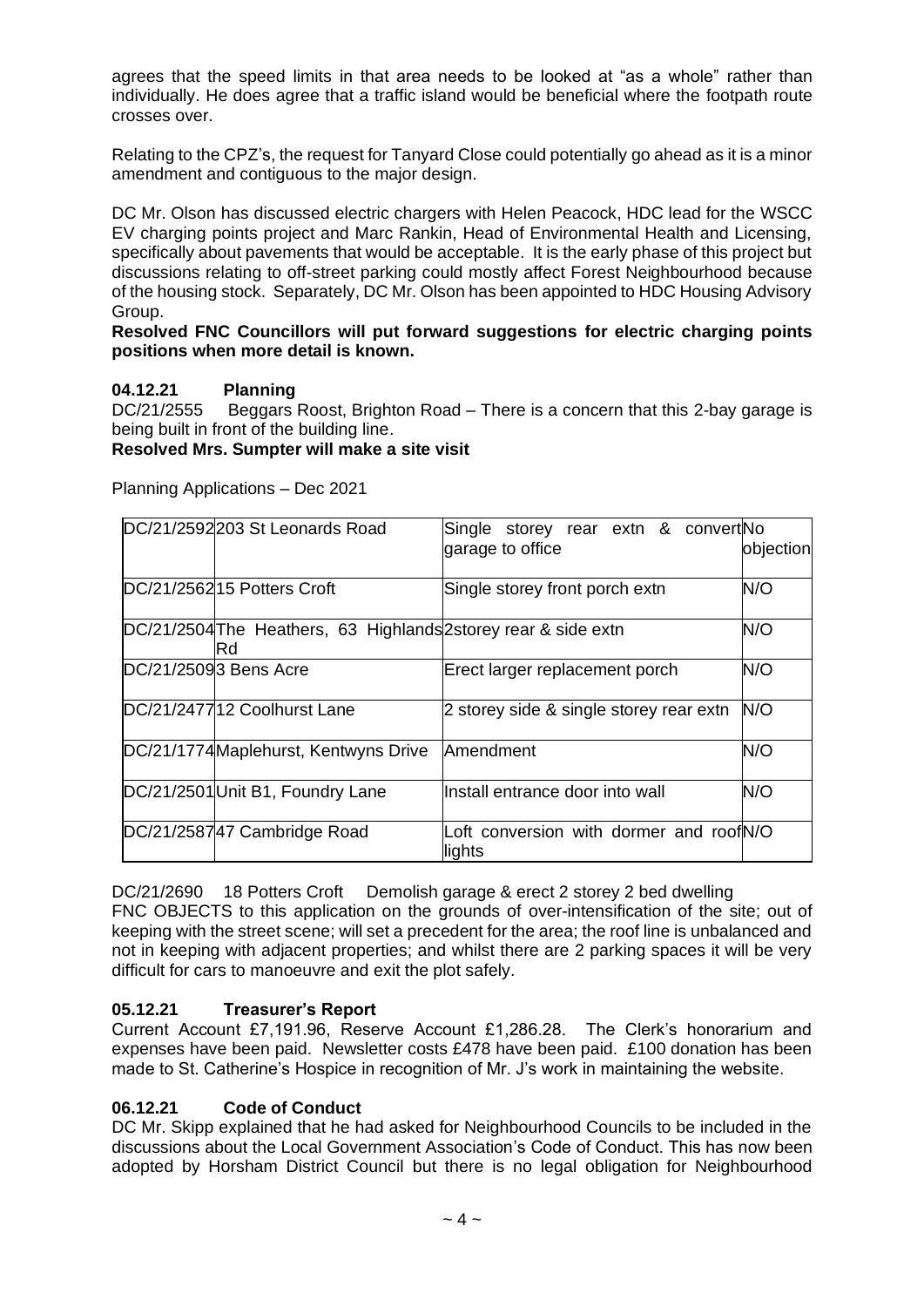Councils to follow suit. However DC Dr. Skipp believes that if NC's do adopt the Code, there will be more transparency and residents will find it easier to access.

Mrs. Sumpter made two points – in the past and on the very rare occasion when needed, HDC Legal Department had assisted and, rather than independently, a Code of Conduct should be adopted by all three NC's.

NC's Mr. Puckle, Mr. Olson and Mr. Travers would like the HDC Code of Conduct to be adopted in its entirety. The comment was made that an independent Code of Conduct would have maintenance issues.

#### **Resolved Mrs. Sumpter will now discuss the matter with the NC Chairs. DC Dr. Skipp agreed to circulate the adopted Code of Conduct as this has amendments to the original version.**

## **07.12.21 Reports from Representatives on Outside Bodies**

Mrs. Sumpter attended a positive meeting about Green Spaces and had asked for the slides to be circulated. She would send these to FNC once received. She commented that there is a Muggeridge Field Campaign Group but she is unable to ascertain who is the organiser and what steps are being taken.

## **08.12.21 Correspondence**

E mail relating to support that is available to help family and friend carers. WSCC Cabinet approved the changes to adult care and support, e mail dated  $16<sup>th</sup>$  November 2021

WSCC and HDC responses to Gatwick Northern Runway proposal neither of which were supportive. The decision was taken that FNC would not respond to this proposal.

WSCC Donate a Tree

WSCC Town and Parish News WSCC & HDC covid updates including latest statistics by district HDC Christmas Comes to Horsham District and Shop Locally

Warden Steering Group Meeting 17th January 2022

HDC Building Control Awards – Connor Hesling, Apprentice Building Control Surveyor and Sarah Collard, Customer Support Administrator.

Police Crime Commissioner Survey

ANNUAL RIVERSIDE WALK to take place on Saturday  $14<sup>th</sup>$  May 2022 and will now be run by the Horsham Scouts.

We Buy Any Car Sales Cabin (noticed at rear of Horsham Railway Station). Jo Hopkins, HDC Compliance, has advised that a Case Number was issued at end of September 2021.

Monthly Compliance Statistics for November.

Jenny Rowley – request to help (monetarily) with an organisation involved with young peoples' mental health.

## **09.12.21 Any Other Business**

NC Mr. Puckle again referred to the poor standard of surfacing work carried out on A281 repair work between the junctions of Brighton Road/Elm Grove/Tanyard Close. For background information, this is an area where there are regular issues that are caused by blocked drains and an underground culvert.